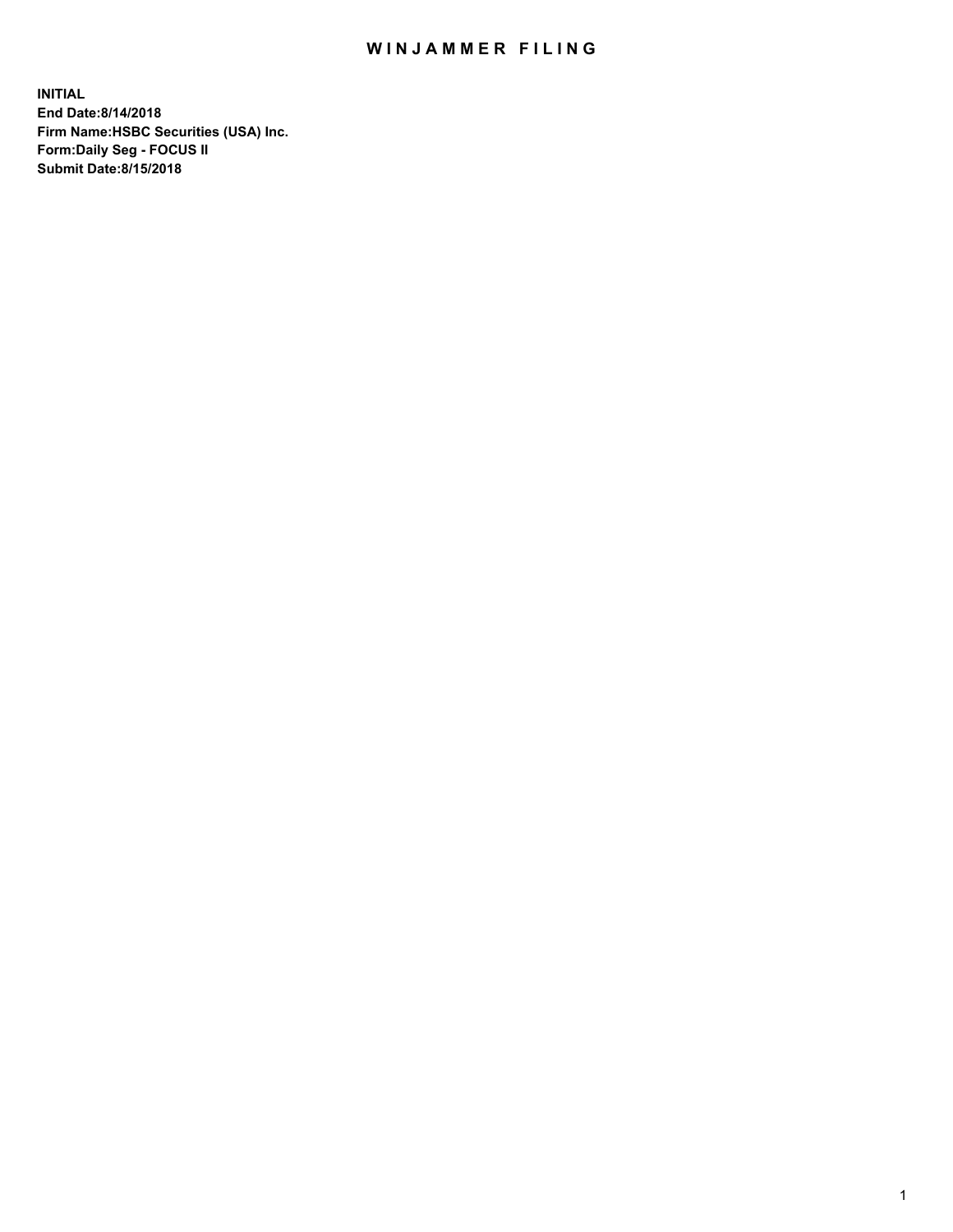**INITIAL End Date:8/14/2018 Firm Name:HSBC Securities (USA) Inc. Form:Daily Seg - FOCUS II Submit Date:8/15/2018 Daily Segregation - Cover Page**

| Name of Company                                                                                                                                                                                                                                                                                                                | <b>HSBC Securities (USA) Inc.</b>                                          |
|--------------------------------------------------------------------------------------------------------------------------------------------------------------------------------------------------------------------------------------------------------------------------------------------------------------------------------|----------------------------------------------------------------------------|
| <b>Contact Name</b>                                                                                                                                                                                                                                                                                                            | <b>Michael Vacca</b>                                                       |
| <b>Contact Phone Number</b>                                                                                                                                                                                                                                                                                                    | 212-525-7951                                                               |
| <b>Contact Email Address</b>                                                                                                                                                                                                                                                                                                   | michael.vacca@us.hsbc.com                                                  |
| FCM's Customer Segregated Funds Residual Interest Target (choose one):<br>a. Minimum dollar amount: : or<br>b. Minimum percentage of customer segregated funds required:% ; or<br>c. Dollar amount range between: and; or<br>d. Percentage range of customer segregated funds required between:% and%.                         | 147,000,000<br>$\overline{\mathbf{0}}$<br>0 <sub>0</sub><br>0 <sub>0</sub> |
| FCM's Customer Secured Amount Funds Residual Interest Target (choose one):<br>a. Minimum dollar amount: ; or<br>b. Minimum percentage of customer secured funds required:%; or<br>c. Dollar amount range between: and; or<br>d. Percentage range of customer secured funds required between:% and%.                            | 25,000,000<br><u>0</u><br>0 <sub>0</sub><br>00                             |
| FCM's Cleared Swaps Customer Collateral Residual Interest Target (choose one):<br>a. Minimum dollar amount: ; or<br>b. Minimum percentage of cleared swaps customer collateral required:% ; or<br>c. Dollar amount range between: and; or<br>d. Percentage range of cleared swaps customer collateral required between:% and%. | 95,000,000<br><u>0</u><br>00<br>0 <sub>0</sub>                             |

Attach supporting documents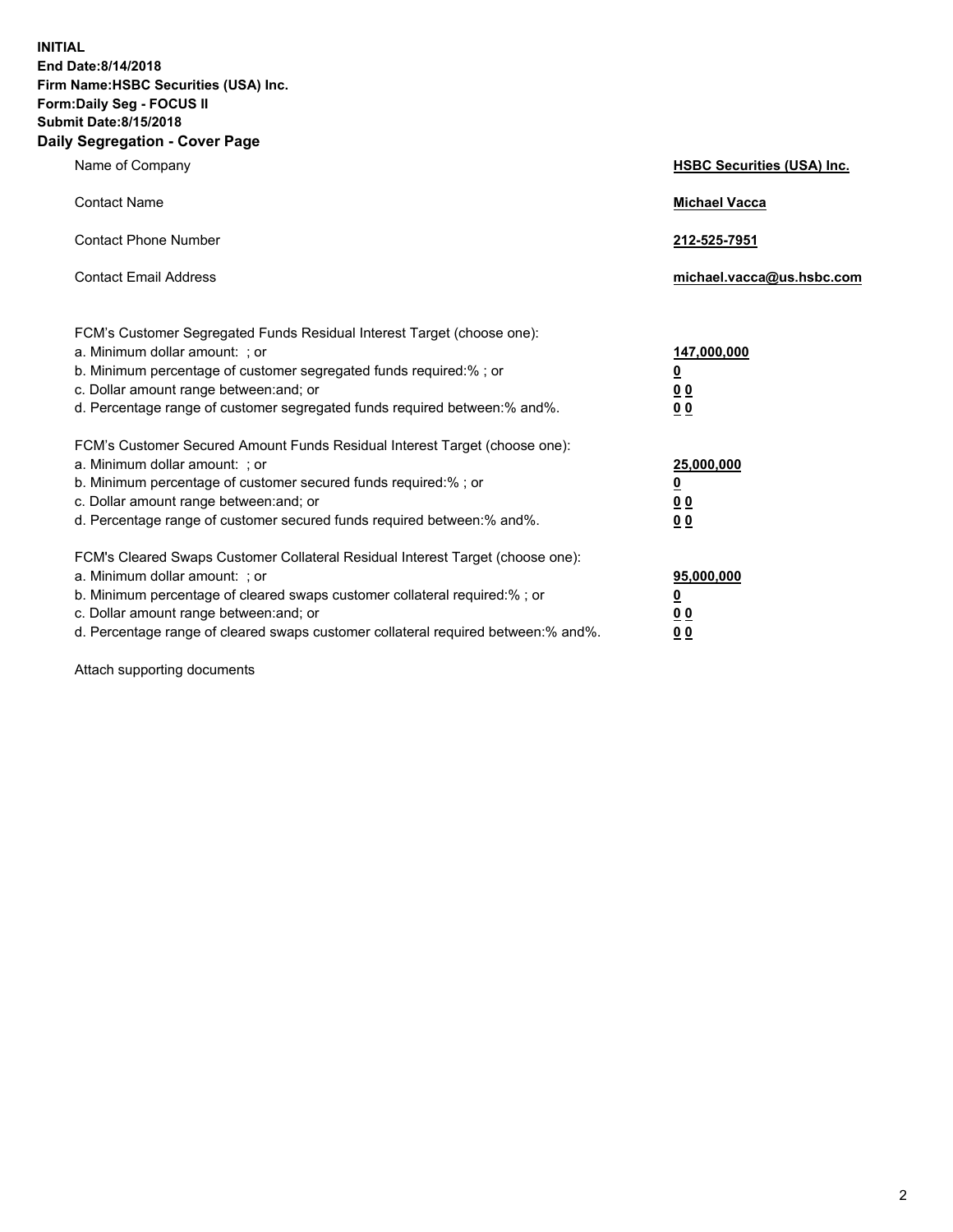**INITIAL End Date:8/14/2018 Firm Name:HSBC Securities (USA) Inc. Form:Daily Seg - FOCUS II Submit Date:8/15/2018 Daily Segregation - Secured Amounts**

Foreign Futures and Foreign Options Secured Amounts Amount required to be set aside pursuant to law, rule or regulation of a foreign government or a rule of a self-regulatory organization authorized thereunder **0** [7305] 1. Net ledger balance - Foreign Futures and Foreign Option Trading - All Customers A. Cash **112,022,157** [7315] B. Securities (at market) **80,931,667** [7317] 2. Net unrealized profit (loss) in open futures contracts traded on a foreign board of trade **-8,848,014** [7325] 3. Exchange traded options a. Market value of open option contracts purchased on a foreign board of trade **0** [7335] b. Market value of open contracts granted (sold) on a foreign board of trade **0** [7337] 4. Net equity (deficit) (add lines 1. 2. and 3.) **184,105,810** [7345] 5. Account liquidating to a deficit and account with a debit balances - gross amount **1,090,985** [7351] Less: amount offset by customer owned securities **-991,855** [7352] **99,130** [7354] 6. Amount required to be set aside as the secured amount - Net Liquidating Equity Method (add lines 4 and 5) **184,204,940** [7355] 7. Greater of amount required to be set aside pursuant to foreign jurisdiction (above) or line 6. **184,204,940** [7360] FUNDS DEPOSITED IN SEPARATE REGULATION 30.7 ACCOUNTS 1. Cash in banks A. Banks located in the United States **89,980,021** [7500] B. Other banks qualified under Regulation 30.7 **0** [7520] **89,980,021** [7530] 2. Securities A. In safekeeping with banks located in the United States **49,333,795** [7540] B. In safekeeping with other banks qualified under Regulation 30.7 **0** [7560] **49,333,795** [7570] 3. Equities with registered futures commission merchants A. Cash **0** [7580] B. Securities **0** [7590] C. Unrealized gain (loss) on open futures contracts **0** [7600] D. Value of long option contracts **0** [7610] E. Value of short option contracts **0** [7615] **0** [7620] 4. Amounts held by clearing organizations of foreign boards of trade A. Cash **0** [7640] B. Securities **0** [7650] C. Amount due to (from) clearing organization - daily variation **0** [7660] D. Value of long option contracts **0** [7670] E. Value of short option contracts **0** [7675] **0** [7680] 5. Amounts held by members of foreign boards of trade A. Cash **57,682,117** [7700] B. Securities **31,597,872** [7710] C. Unrealized gain (loss) on open futures contracts **-8,848,014** [7720] D. Value of long option contracts **0** [7730] E. Value of short option contracts **0** [7735] **80,431,975** [7740] 6. Amounts with other depositories designated by a foreign board of trade **0** [7760] 7. Segregated funds on hand **0** [7765] 8. Total funds in separate section 30.7 accounts **219,745,791** [7770] 9. Excess (deficiency) Set Aside for Secured Amount (subtract line 7 Secured Statement Page 1 from Line 8) **35,540,851** [7380] 10. Management Target Amount for Excess funds in separate section 30.7 accounts **25,000,000** [7780] 11. Excess (deficiency) funds in separate 30.7 accounts over (under) Management Target **10,540,851** [7785]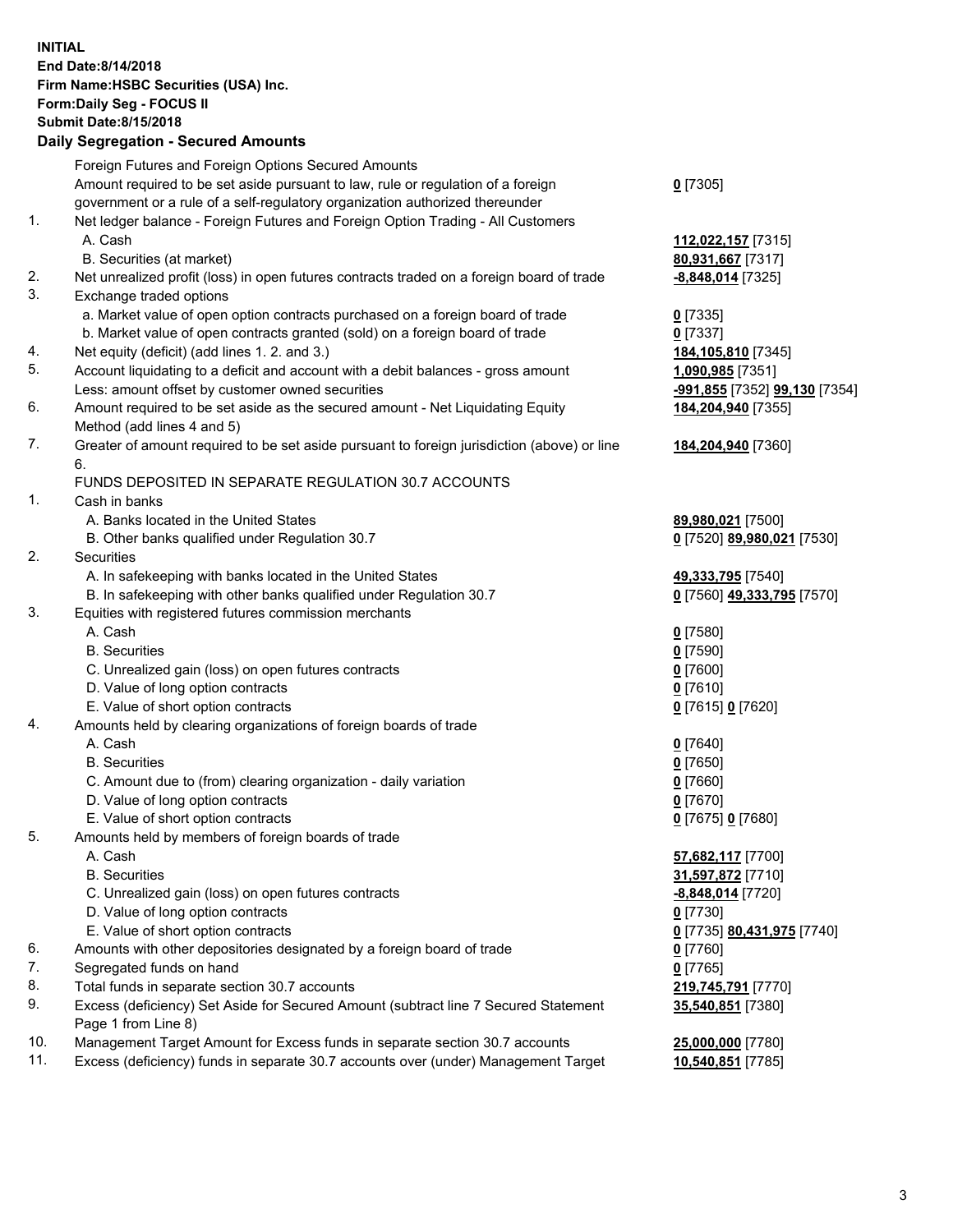**INITIAL End Date:8/14/2018 Firm Name:HSBC Securities (USA) Inc. Form:Daily Seg - FOCUS II Submit Date:8/15/2018 Daily Segregation - Segregation Statement** SEGREGATION REQUIREMENTS(Section 4d(2) of the CEAct) 1. Net ledger balance A. Cash **175,305,638** [7010] B. Securities (at market) **1,506,832,397** [7020] 2. Net unrealized profit (loss) in open futures contracts traded on a contract market **163,887,944** [7030] 3. Exchange traded options A. Add market value of open option contracts purchased on a contract market **301,053,492** [7032] B. Deduct market value of open option contracts granted (sold) on a contract market **-100,005,737** [7033] 4. Net equity (deficit) (add lines 1, 2 and 3) **2,047,073,734** [7040] 5. Accounts liquidating to a deficit and accounts with debit balances - gross amount **59,957,737** [7045] Less: amount offset by customer securities **-59,927,298** [7047] **30,439** [7050] 6. Amount required to be segregated (add lines 4 and 5) **2,047,104,173** [7060] FUNDS IN SEGREGATED ACCOUNTS 7. Deposited in segregated funds bank accounts A. Cash **25,892,303** [7070] B. Securities representing investments of customers' funds (at market) **0** [7080] C. Securities held for particular customers or option customers in lieu of cash (at market) **278,903,048** [7090] 8. Margins on deposit with derivatives clearing organizations of contract markets A. Cash **383,331,127** [7100] B. Securities representing investments of customers' funds (at market) **78,329,543** [7110] C. Securities held for particular customers or option customers in lieu of cash (at market) **1,146,807,849** [7120] 9. Net settlement from (to) derivatives clearing organizations of contract markets **1,895,460** [7130] 10. Exchange traded options A. Value of open long option contracts **301,053,492** [7132] B. Value of open short option contracts **-100,005,737** [7133] 11. Net equities with other FCMs A. Net liquidating equity **8,428,389** [7140] B. Securities representing investments of customers' funds (at market) **0** [7160] C. Securities held for particular customers or option customers in lieu of cash (at market) **0** [7170] 12. Segregated funds on hand **81,121,500** [7150] 13. Total amount in segregation (add lines 7 through 12) **2,205,756,974** [7180] 14. Excess (deficiency) funds in segregation (subtract line 6 from line 13) **158,652,801** [7190] 15. Management Target Amount for Excess funds in segregation **147,000,000** [7194] 16. Excess (deficiency) funds in segregation over (under) Management Target Amount **11,652,801** [7198]

Excess